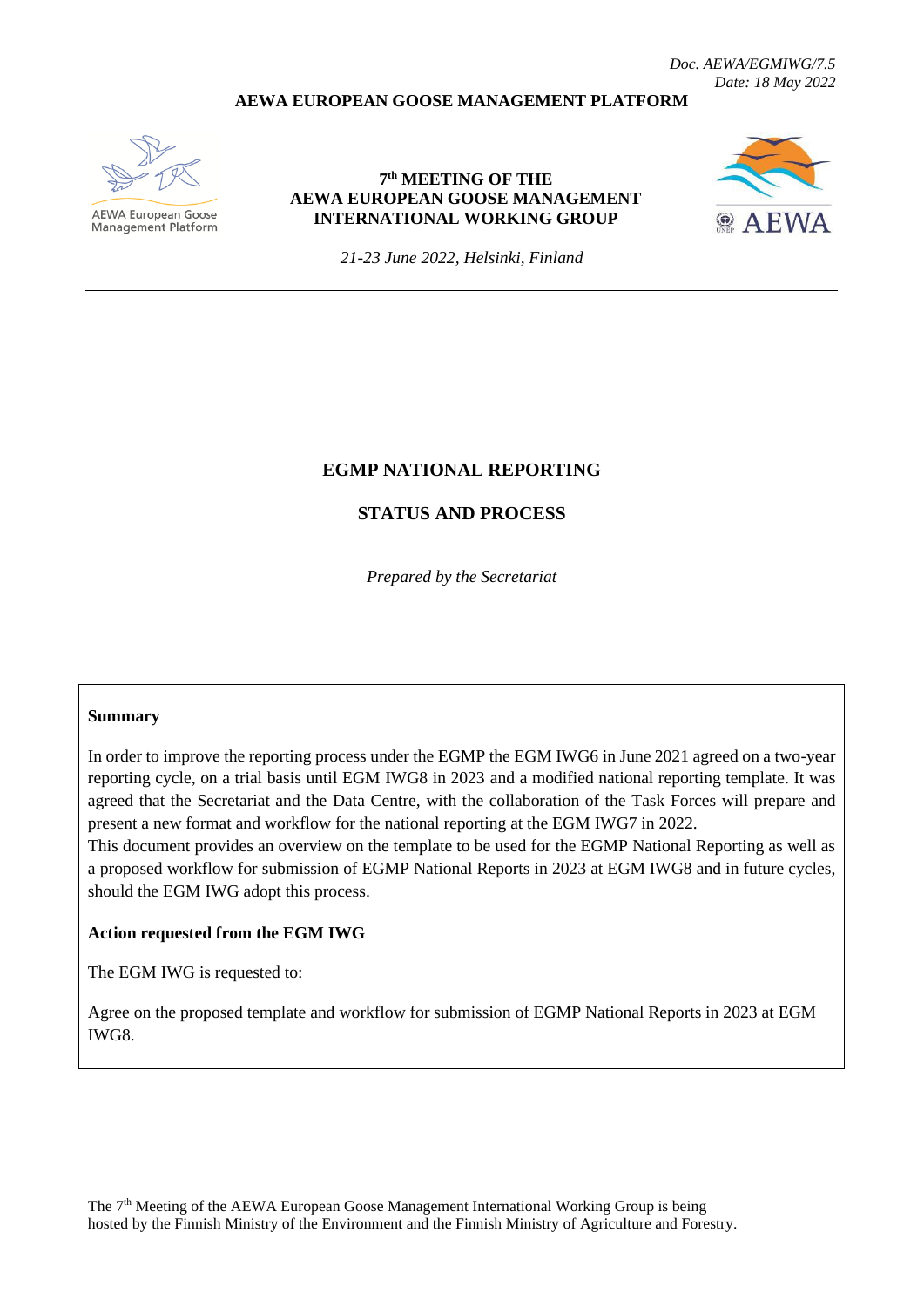# **Introduction**

As outlined in Rule 32 of the Modus Operandi of the European Goose Management International Working Group (EGM IWG) adopted at the 1<sup>st</sup> Meeting of the International Working Group (EGM IWG1) in December 2016, reports on the implementation of the AEWA International Single Species Action and Management Plans within the remit of the European Goose Management Platform (EGMP) shall be prepared by each Range State, according to a format agreed by the EGM IWG, and be submitted to each face-to-face meeting of the EGM IWG. These National Reports are also expected to provide the basis for the reporting obligations of the EGM IWG to the AEWA bodies (Modus Operandi Rule 33).

The scope of the National Reports is on activities agreed in the relevant Action and Management Plans as well as the implementation of Adaptive Flyway Management Programmes (AFMPs). In addition, reporting on other implementation tasks agreed by the EGM IWG is included as required.

The draft format for the EGMP National Reports for the period 2017-2018 was compiled by the AEWA Secretariat and circulated for comments to the EGM IWG. Following the consultation period and the incorporation of feedback provided by the EGM IWG, the Chair of the EGM IWG approved the final format for use in the first reporting cycle under the EGMP.

Since then, EGMP National Reports were compiled and submitted through the CMS Family Online Reporting System (ORS) on an annual basis and their summaries presented and discussed at each meeting of the EGM IWG. The analysis of the EGMP National Reports was undertaken by the Secretariat.

At the last EGM IWG meeting in June 2021, it was noted that the format for EGMP National Reports did not consider the newly added ISSMPs for the Barnacle Goose and the Greylag Goose. Moreover, the EGMP Task Forces as well as members of the EGM IWG had requested the Secretariat to produce a simplified format, tailored to reduce the reporting burden on Range States and maximise the output of the information submitted. In addition, a proposal was put forward by the EGMP Task Forces, to use the Adaptive Flyway Management Programme (AFMP) workplans (currently an online Google sheets format) as a template for national reporting against each activity.

In order to improve the reporting process under the EGMP the EGM IWG6 in June 2021 agreed to use an online shared table as a template for national reporting. In terms of periodicity, the Range States agreed on a two-year reporting cycle, on a trial basis until EGM IWG8 in 2023.

It was agreed that the Secretariat and the Data Centre, with the collaboration of the Task Forces will prepare and present a new format and workflow for the national reporting at the EGM IWG7 in 2022. There will be no official submission of EGMP National Reports in 2022 – the new format (based on the workplans) will be filled out by the Task Forces. At EGM IWG8 in 2023, the first submission of EGMP National Reports in the revised format and workflow will take place, with the EGM IWG making the final decision on reporting periodicity.

It was also noted that independently of the EGMP National Reports, specific data requests related to the iterative phases described in the Adaptive Flyway Management Programmes are taken care of during a separate data collation by the EGMP Data Centre.

# **Template used for EGMP National Reporting:**

As agreed at EGM IWG6 in June 2021, the Secretariat proposed to use a shared online table (on Sharepoint in a common MS Teams folder) to report against the activities of the workplans developed for the species-specific action and management plans. For example, the workplans that have been developed by the Task Forces for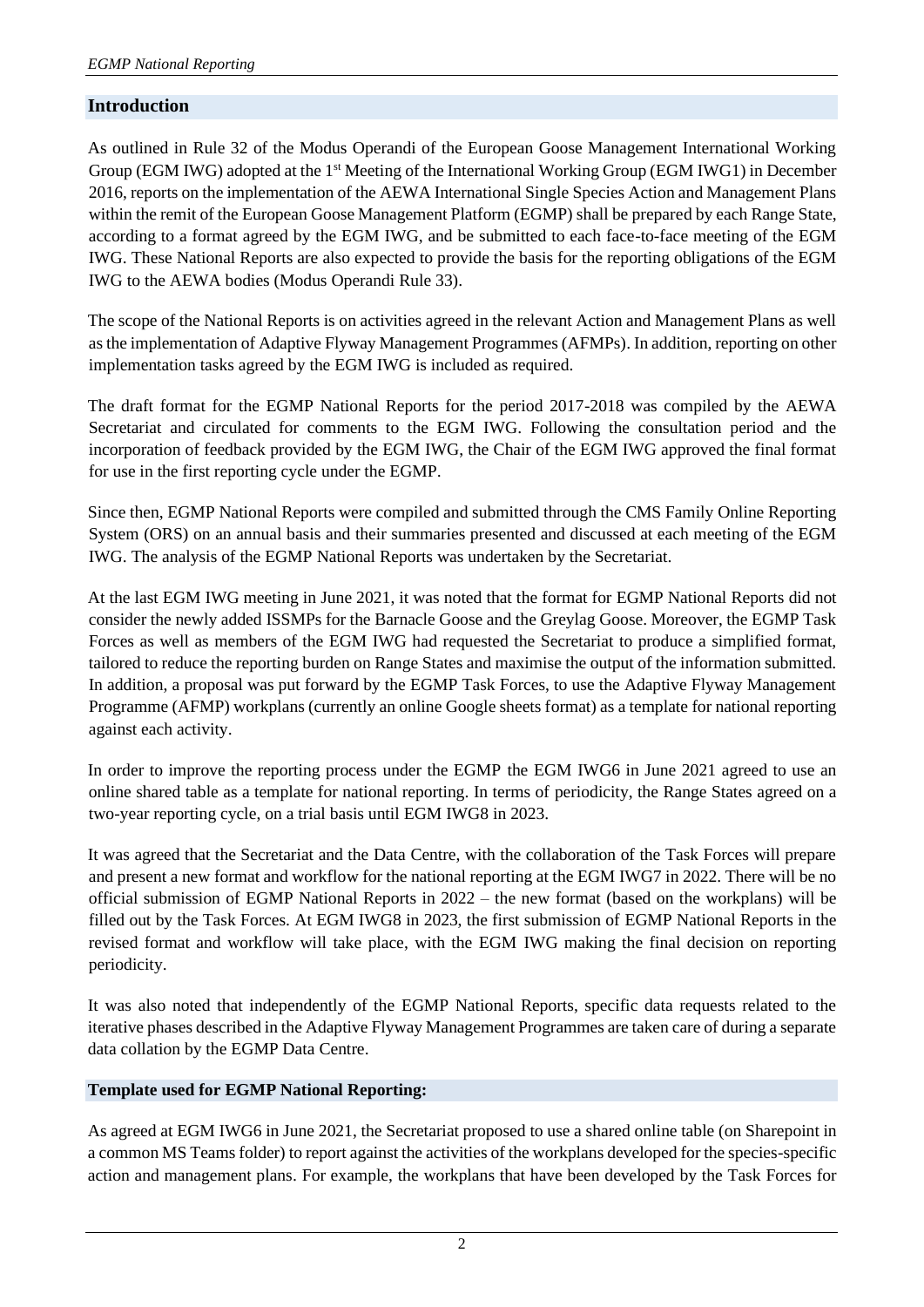the Greylag and Barnacle Goose AFMPs shall be used as a template. Additional questions shall be added to the tables, as necessary.

The same structure shall be used to develop workplans for the Taiga Bean Goose and for the Pink-footed Goose.

An updated table will be extracted periodically by the Secretariat and presented to the EGM IWG. The progress of activities will be closely monitored by the respective Task Forces, as well as the Secretariat and the Data Centre.

Table 1 below provides an example of the Greylag Goose workplan showing in each column the activities that the various bodies (e.g. national governments, Data Centre, Task Force, etc.) implement against each action.

The columns include the following information:

A: Type of action (e.g. national, Task Force or cross-cutting)

- B: Action from the ISSMP or AFMP
- C: Priority
- D: Timescale

E: Actions implemented by the Data Centre and Modelling Consortium

F: Actions to be implemented by the Agriculture Task Force (actions are provided in a separate column since they are cross-cutting actions that cover multiple species).

G: Cross-cutting actions to be implemented by an Ad hoc group

H: Greylag Goose Task Force workplan

I-K: National workplans (Country specific activities. Under these columns each country reports on the activities that have been implemented or are currently under implementation. This will also serve as national reports).

Table 1. Greylag Goose workplan

| A                        |                                                                                                                                                                                                                                                                                                    | c         | Ð                  |                                                                          | c       | G                                   | H.                       |                                                                                                                                                                                                                                                                                                                                                                  |                                                                                                                                             |                                                                      |
|--------------------------|----------------------------------------------------------------------------------------------------------------------------------------------------------------------------------------------------------------------------------------------------------------------------------------------------|-----------|--------------------|--------------------------------------------------------------------------|---------|-------------------------------------|--------------------------|------------------------------------------------------------------------------------------------------------------------------------------------------------------------------------------------------------------------------------------------------------------------------------------------------------------------------------------------------------------|---------------------------------------------------------------------------------------------------------------------------------------------|----------------------------------------------------------------------|
| <b>Type of</b><br>action | <b>Actions from the ISSMP</b>                                                                                                                                                                                                                                                                      | Priority  | Timescale          | Activities carried out by<br>Data Centre & Modelling<br>Consortium       | Agri TF | Ad hoc cross cutting TF             | Greylag Goose Task Force | Belgium                                                                                                                                                                                                                                                                                                                                                          | Denmark                                                                                                                                     | Finland                                                              |
| National                 | 1.1 Provide adequate protection and management<br>to key sites of international importance under<br>Article 4(2) of the Birds Directive in the EU and<br>other relevant instruments in other Range States<br>throughout the range of the population and<br>maintain them in good ecological status | Essential | Short / Rolling    | Maintain and update Box 1<br>reporting from Range States                 |         |                                     |                          | Sites with international<br>importance identified<br>and protected. Formal<br>conservation for these<br>sites have been<br>agreed.                                                                                                                                                                                                                               | Key sites protected<br>as SPAs.                                                                                                             | Key sites protected in<br>Management foresee<br>covered by HELMI pro |
| $\mathbf{x}$             | 1.2 Promote goose-based eco-tourism at selected<br>key sites                                                                                                                                                                                                                                       | Medium    | Medium             | Collate information on<br>people enjoying watching BG<br>(Indicator V.1) |         | Collate projects and<br>initiatives |                          | In BE goose-based<br>eco-tourism is rather<br>based on pinkfoot and<br>whitefronted geese.                                                                                                                                                                                                                                                                       | No need to promote<br>further - existing<br>ecotourism sites<br>attract visitors<br>anyway. For example<br>the Wadden Sea<br>National Park. |                                                                      |
| National                 | 2.1 Take key sites for geese into account in land<br>use planning and growing of sensitive crops[1]                                                                                                                                                                                                | High      | mediate / Rolli ng |                                                                          |         |                                     |                          | Crop damage is mostly Greylag not a critical<br>due to the breeding<br>population in the<br>vicinity of nature<br>reserves (limited cases (/derogation)<br>per year). The problem<br>is limited and can be<br>addressed by<br>derogation (scaring by<br>shooting, resulting in<br>very few birds shot).<br>The wintering<br>ومحامد والمستقلات والمتعادل والمتحدة | problem - although<br>local problems exist.<br>Hunting<br>alleviates most<br>problems.                                                      |                                                                      |